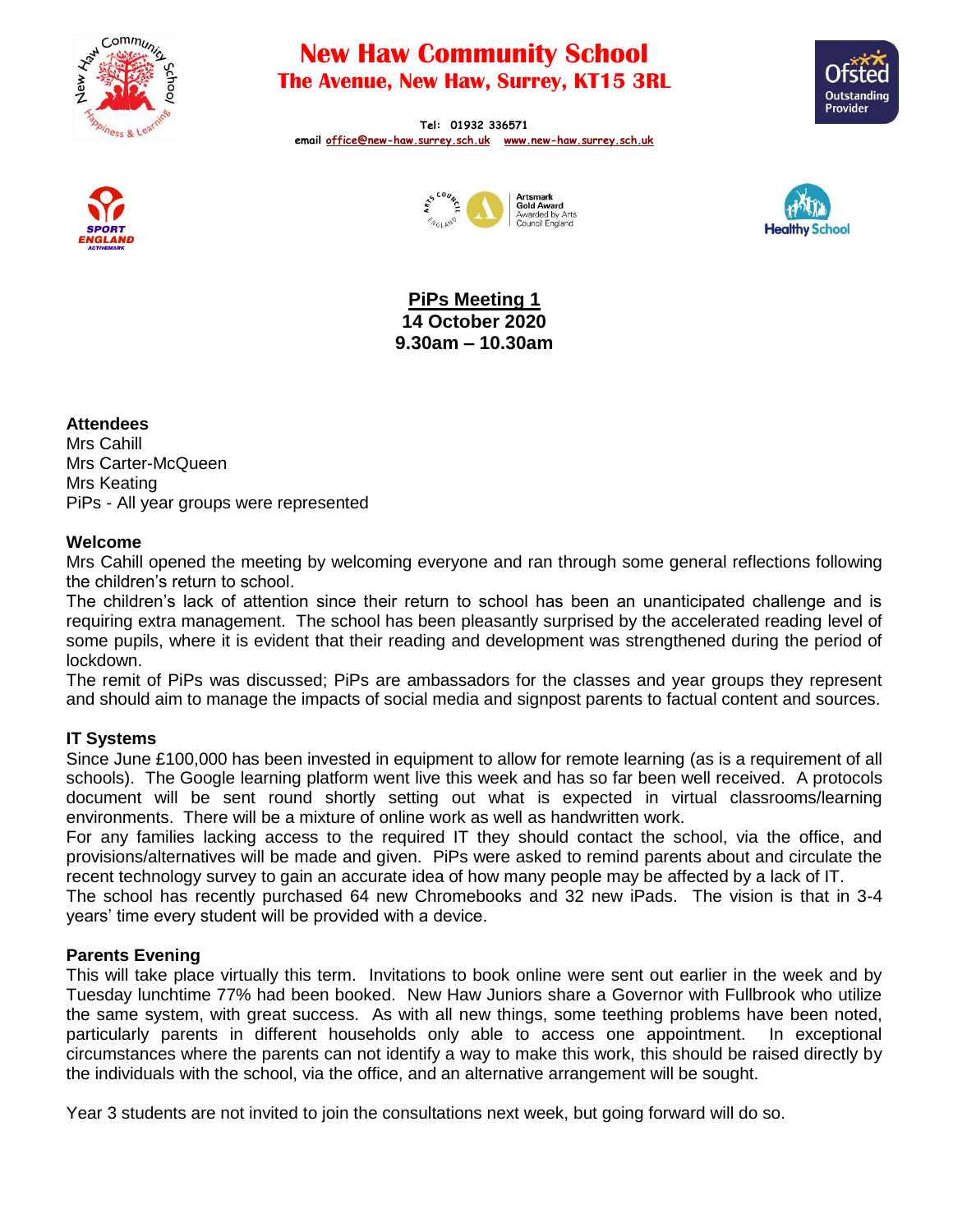## **Homework**

Homework clubs are usually run by the school to help support children that require extra support but owing to the current pandemic this cannot be offered.

Some parents have expressed that there is too much homework, and some felt differently that there is not enough. A quick video was sent out to Y3 parents explaining expectations for homework and a questionnaire will be sent out at the end of term to gather feedback on this as well as other school-related topics.

Some parents have experienced problems accessing the Mathletics learning portal. Following advice from the IT team it was suggested that different devices be used to achieve access, failing that parents are urged to get in touch with the school, via the office, and an alternative solution will be looked into.

## **Toilet Use**

Some concerns were raised amongst year 3 about children not having access to the toilet when they need it and some accidents occurring as a result. Mrs Cahill apologized for this, commented this is not acceptable and urged parents to report concerns like this directly to the school.

## **Lunch**

Every year group has 25 minutes to get and eat their lunch. Children are encouraged by staff that wander around the hall to eat, but are never forced to do so; this is all part of building on their independence and selfcare skills as well as helping them to modify their own appetites. If parents feel that a child is routinely eating too little this should be brought to the attention of the school directly and staff can be advised if a little more attention is needed on certain pupils.

## **Comments in school books**

Comments are written in red, which is standard procedure. Purple is occasionally used for dyslexic children as this makes it easier for them to read. Feedback is written for the benefit of the child, so this may be brief and to the point. Ensuring the consistency of feedback with New Haw Junior staff will be looked at.

## **Comms with the Teacher**

Parents are urged to use the child's school planner as an efficient way to get messages to the teacher, but if more is required and a chat may be beneficial parents should approach the school directly by calling or, preferably, emailing.

## **PGL**

Currently, in line with Government advice, nothing can be formally booked for PGL. New Haw have set aside a week for this so in November if the school is informed that this can go ahead, the booking will be secured.

Some parents requested that there be a more structured payment plan for this, possibly even starting a year in advance (as the trip is around £400). The possibility of setting up some sort of savings club will be investigated.

## **PE Kit**

Some schools, such as the Grange, require children to go in in their PE kits on the days this takes place. New Haw Juniors do not plan to do this and view the uniform as an important tool in being identified as the child being an ambassador for the school.

If parents have concerns about kits getting wet when PE is conducted outside in wet weather, the children can bring them home on a weekly basis.

Mrs Cahill expressed the importance of children getting outside and having fresh air.